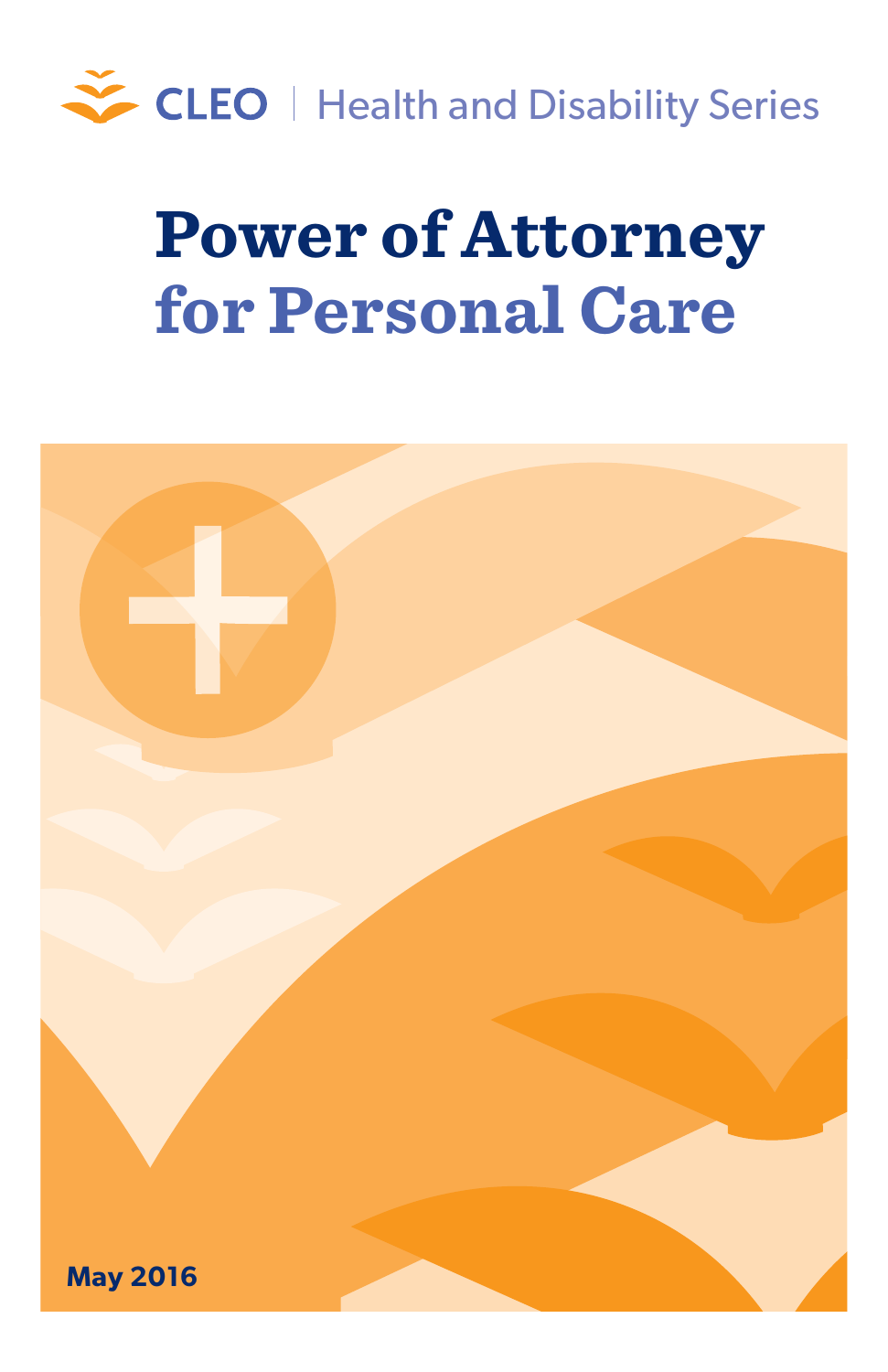# **If you speak French**

In many cases, you have the right to government services and legal proceedings in French, including hearings before French-speaking decision-makers.

If you have a legal problem, you can ask a lawyer or a community legal clinic about your French language rights.

# **Si vous parlez français**

Il existe de nombreuses situations où vous avez droit à des services gouvernementaux et à des procédures juridiques en français. Ainsi, vous pouvez avoir droit à ce qu'une audience à laquelle vous êtes partie soit tenue devant un décideur qui parle français.

Si vous avez un problème juridique, vous pouvez demander à un avocat ou à un intervenant d'une clinique juridique communautaire de vous informer des droits linguistiques liés au fait de parler français.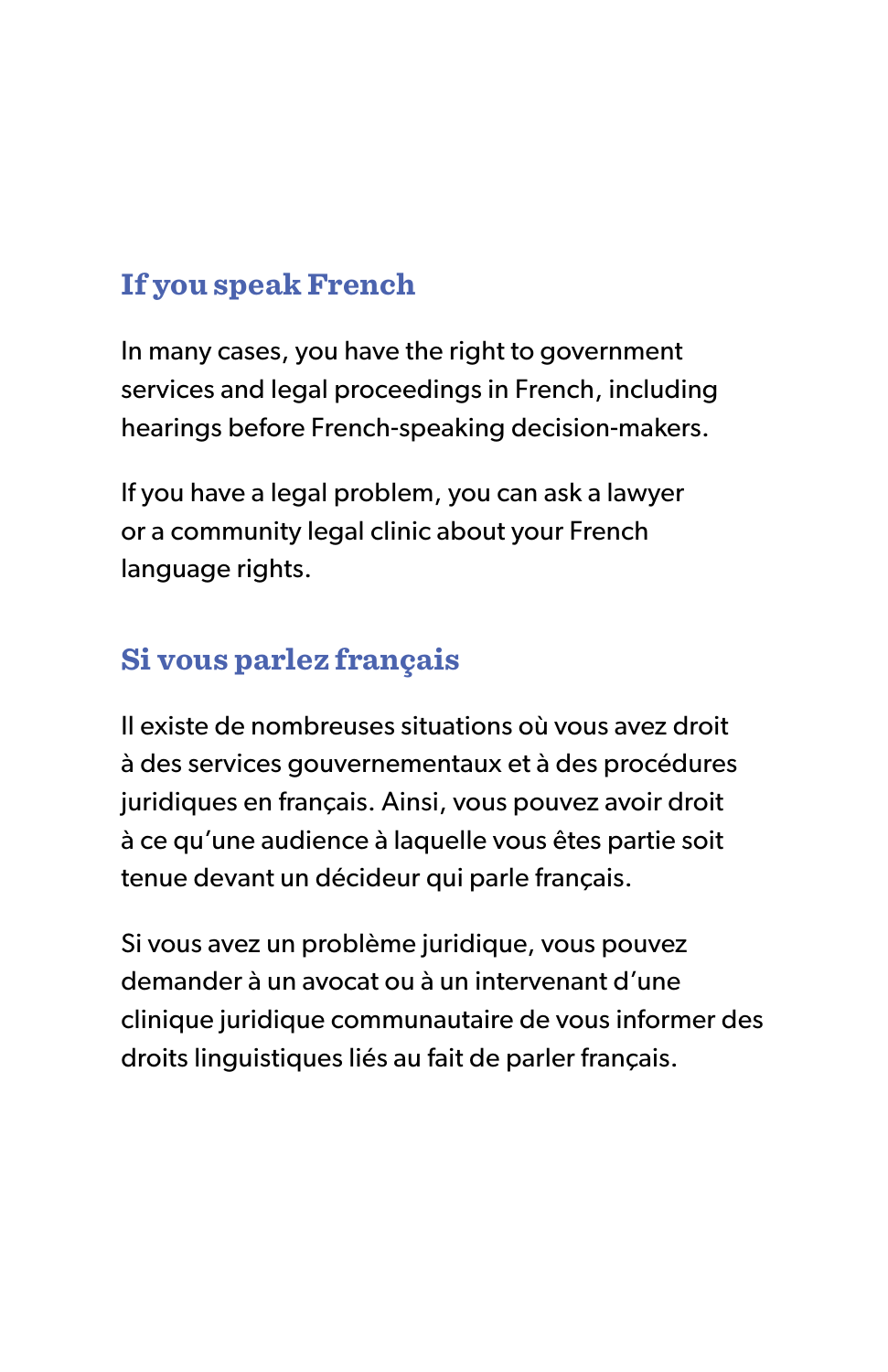# **There are three kinds of Power of Attorney in Ontario:**

- **General Power of Attorney for** Property,
- Continuing Power of Attorney for Property, and
- Power of Attorney for Personal Care.

#### This publication is about **Power of Attorney for Personal Care**.

Continuing Power of Attorney for Property is discussed in a separate publication. See the back cover for more information.

# **What is a Power of Attorney?**

A Power of Attorney is a legal document that gives someone else the power to act on your behalf. This person is called your "attorney". In Canada the word "attorney" usually does not mean lawyer, as it does in the USA.

You can give someone a Power of Attorney for Personal Care if you want them to make personal care decisions on your behalf if you become mentally incapable of making them yourself. This is sometimes called a "personal power of attorney".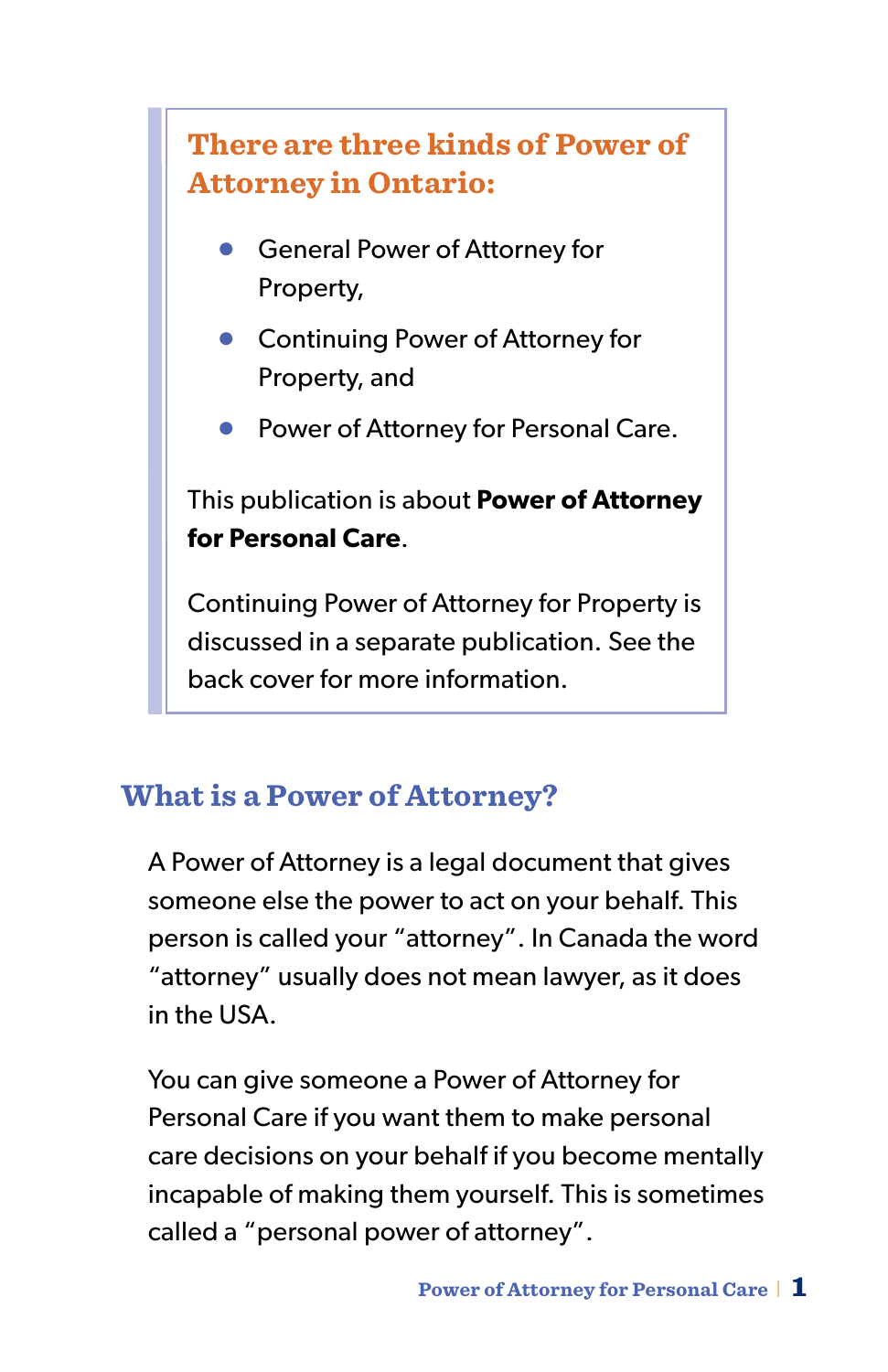#### **What are personal care decisions?**

Personal care decisions are decisions about your health care and medical treatment, diet, housing, clothing, hygiene, and safety.

# **Why should I have a Power of Attorney for Personal Care?**

If you become mentally incapable of making personal care decisions, someone else must make them for you. This person is called your "substitute decision-maker" (SDM).

For some decisions, including those about your medical treatment, the law says your doctor and other health care providers must get your substitute decision-maker's consent before taking action.

Making a Power of Attorney for Personal Care lets **you** choose a person you trust to be your substitute decision-maker if you become mentally incapable in the future.

Making a Power of Attorney for Personal Care is also a way to make sure your wishes about personal care decisions will be respected. It gives you a chance to say what you want and do not want. For example, if you do not want certain medical treatments if you get seriously ill, you can state this in your Power of Attorney.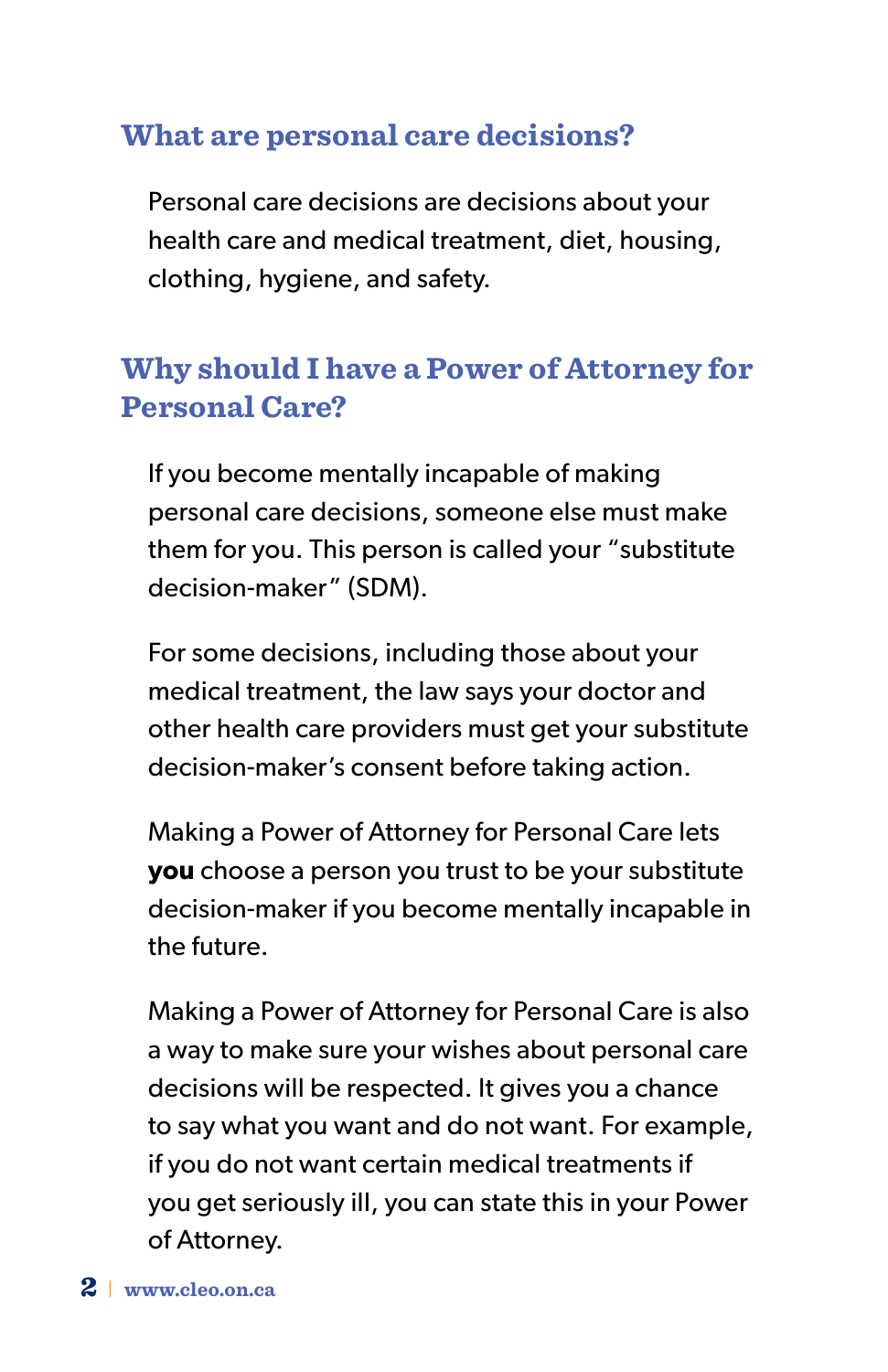**What is the difference between a Power of Attorney for Personal Care and a Power of Attorney for Property?**

A Continuing Power of Attorney for Property or a General Power of Attorney for Property gives your attorney the power to make decisions about your finances, home, and possessions. A Power of Attorney for Personal Care deals only with personal care decisions.

You can name the same person as your attorney for both property and personal care, or you can name different people.

#### **When does a Power of Attorney for Personal Care take effect?**

It takes effect **only if** you become mentally incapable of making some or all of your personal care decisions. On the other hand, a Continuing Power of Attorney for Property comes into effect as soon as it is signed and witnessed, unless you state otherwise.

Power of Attorney documents are often kept in a safe place to use only in the event of mental incapacity at a later date.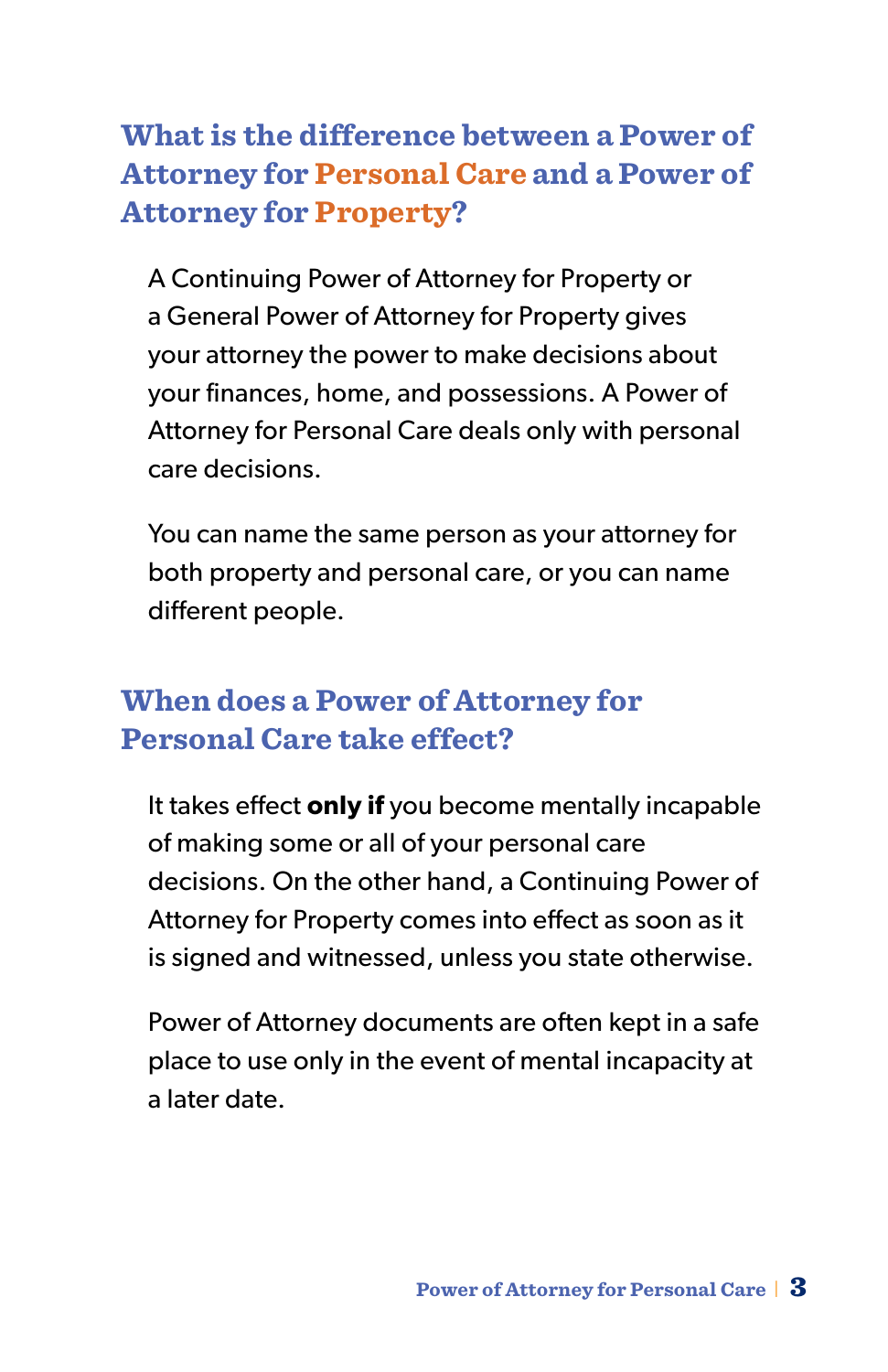# **Who decides that I am mentally incapable of making personal care decisions?**

It depends on the situation. In most cases, your attorney would decide this unless you name someone else in your Power of Attorney to "confirm" that you are mentally incapable.

If you do name someone else, your attorney cannot start making personal care decisions for you until that other person confirms that you are incapable of making decisions. If your attorney thinks you might be mentally incapable, they must arrange for that person to assess you and confirm your incapacity.

# **Who can I name to confirm that I am mentally incapable?**

You can name a certain individual, such as your family doctor, another health professional, or even a personal friend. Or you can say it must be a certain **type** of professional, such as a social worker, psychologist, or nurse.

You can also state that you would like your mental incapacity confirmed without naming an individual or profession. If you do this, it will be confirmed by a "capacity assessor". This is someone trained and approved to determine mental incapacity.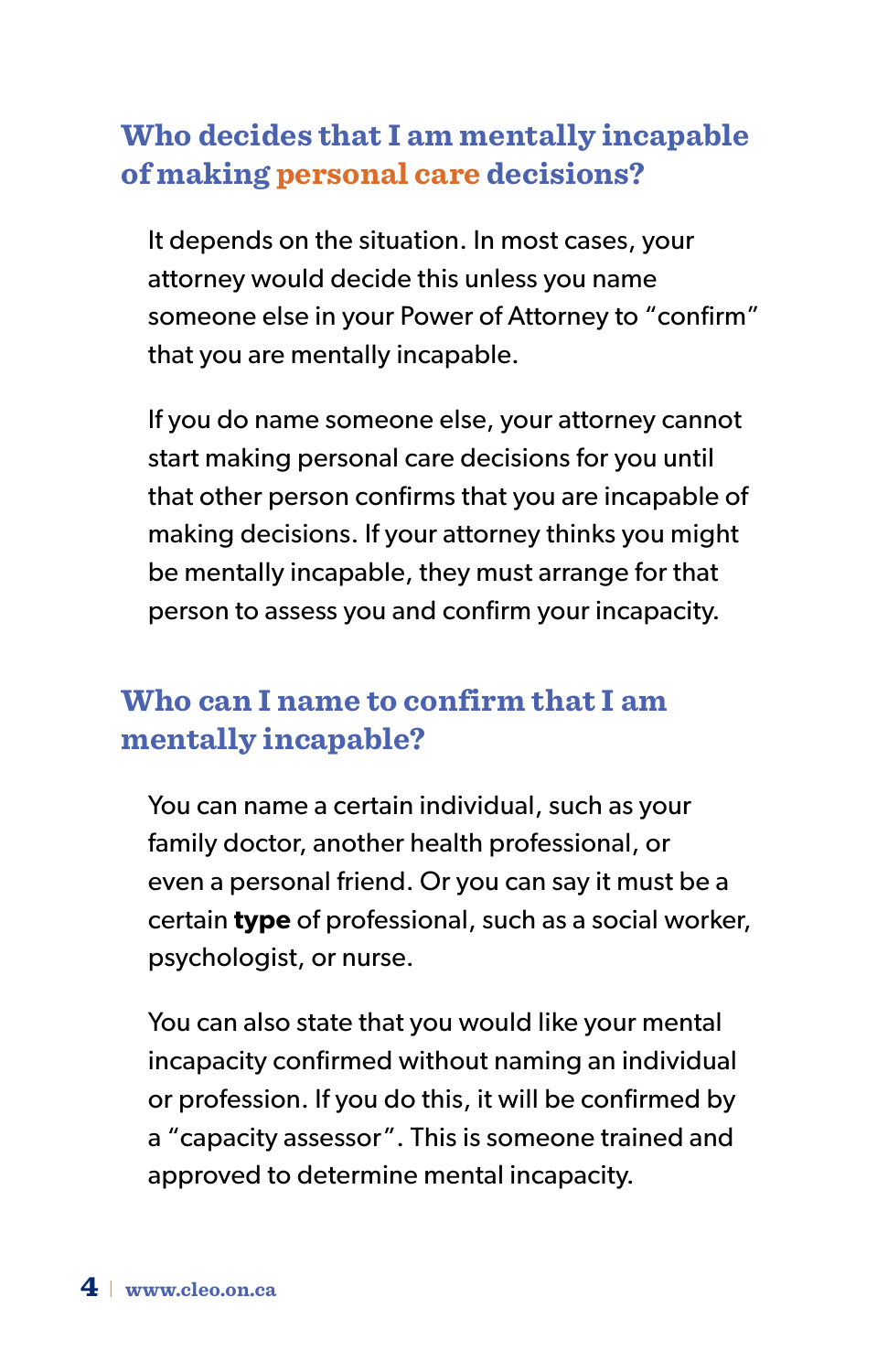# **Can anyone else decide that I am mentally incapable of making personal care decisions?**

Yes. Sometimes the decision that you are mentally incapable is not up to your attorney or anyone else you name. This is true in situations concerning your:

- health treatment,
- admission to a long-term care facility, or
- need for personal assistance services, such as bathing and eating, while you are in a long-term care facility.

However, if this happens you have the right to have the decision reviewed by the provincial Consent and Capacity Board.

# **What is the Consent and Capacity Board?**

The Consent and Capacity Board is an independent body that holds hearings to consider a variety of things, including:

● a review of an individual's capacity to make decisions about health treatment, personal assistance services, or admission to a long-term care facility,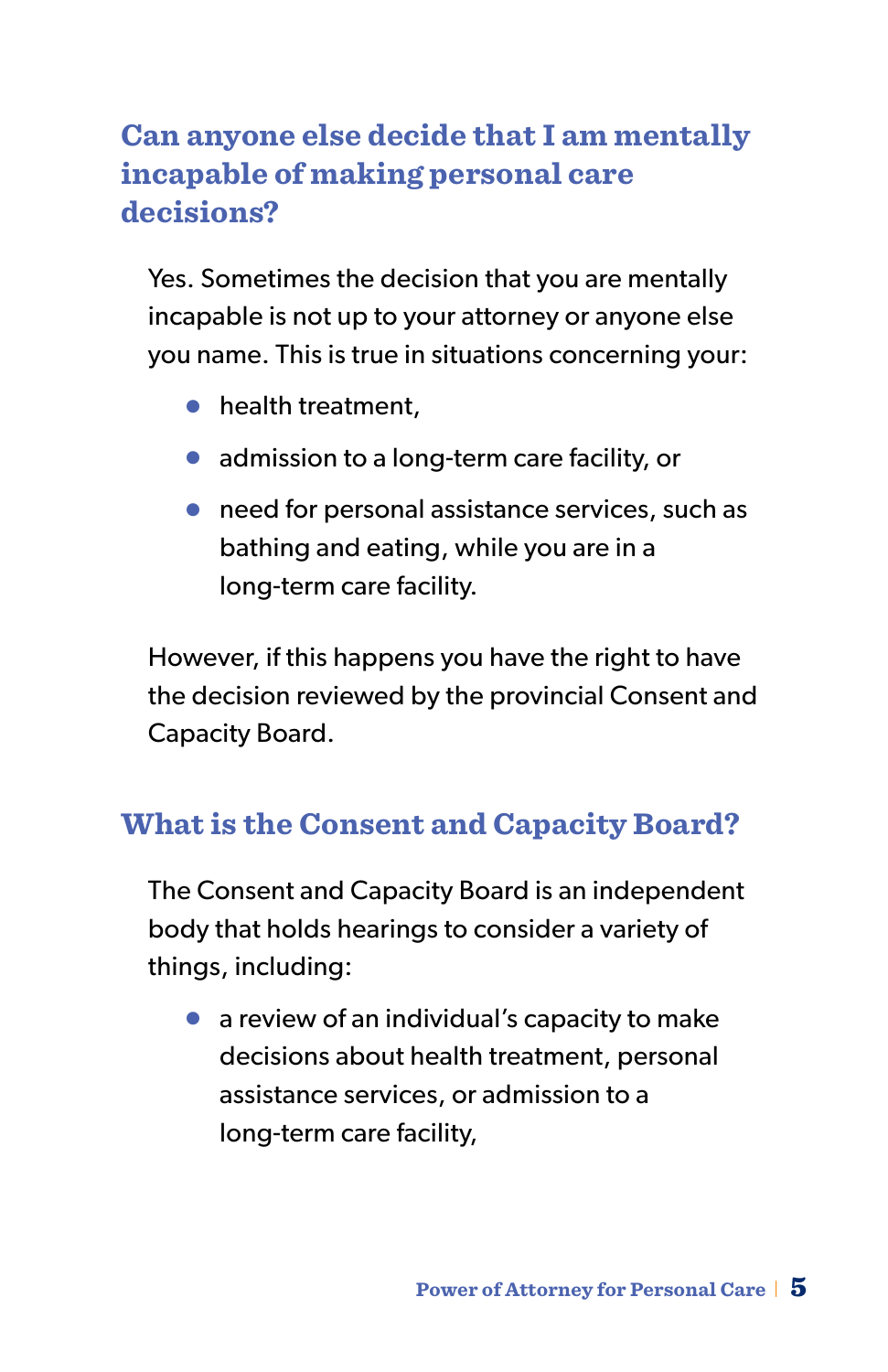- $\bullet$  the appointment of a representative to make treatment decisions for someone who is incapable of making their own decisions, and
- a substitute decision-maker's request for guidance in making treatment decisions.

# **Who decides that I am mentally incapable of making decisions about health treatment?**

Health practitioners cannot treat you without your consent. If they decide that you are incapable of making decisions about your treatment, then they must get the consent of your substitute decision-maker. This means your attorney or other substitute decision-maker cannot make treatment decisions for you unless a health practitioner first decides that you are incapable of making them yourself.

There are many different types of health practitioners, such as doctors, nurses, dentists, physiotherapists, occupational therapists, psychologists, and psychiatrists.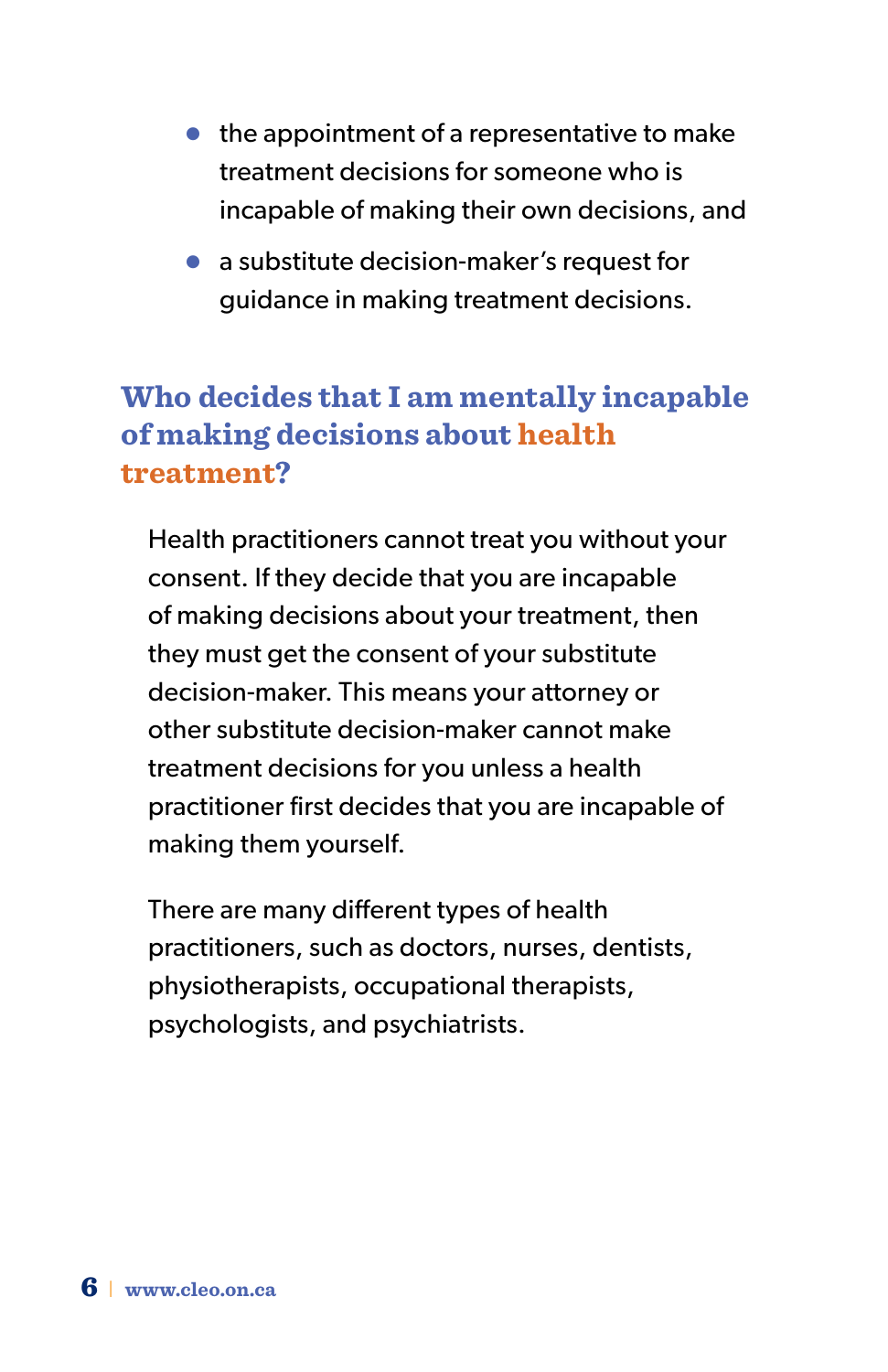# **Who decides that I am mentally incapable of making decisions about a long-term care facility?**

Someone called an "evaluator" decides whether you are capable of making your own decisions about entering a long-term care facility. An evaluator must be a nurse, doctor, psychologist, occupational therapist, social worker, physiotherapist, speech language therapist, dietician, or audiologist.

Your attorney cannot make these decisions for you unless an evaluator finds that you are incapable of making them yourself.

# **How will my attorney make decisions for me if I become mentally incapable?**

If you express wishes about your personal care, your attorney must follow them if you become incapable, if they apply to the decision that your attorney must make on your behalf. The wishes must have been expressed voluntarily when you were still capable and at least 16 years of age.

The wishes may be included in your Power of Attorney for Personal Care or in a separate document, or you may have expressed them orally or by any means that you use to communicate, such as through a communication board.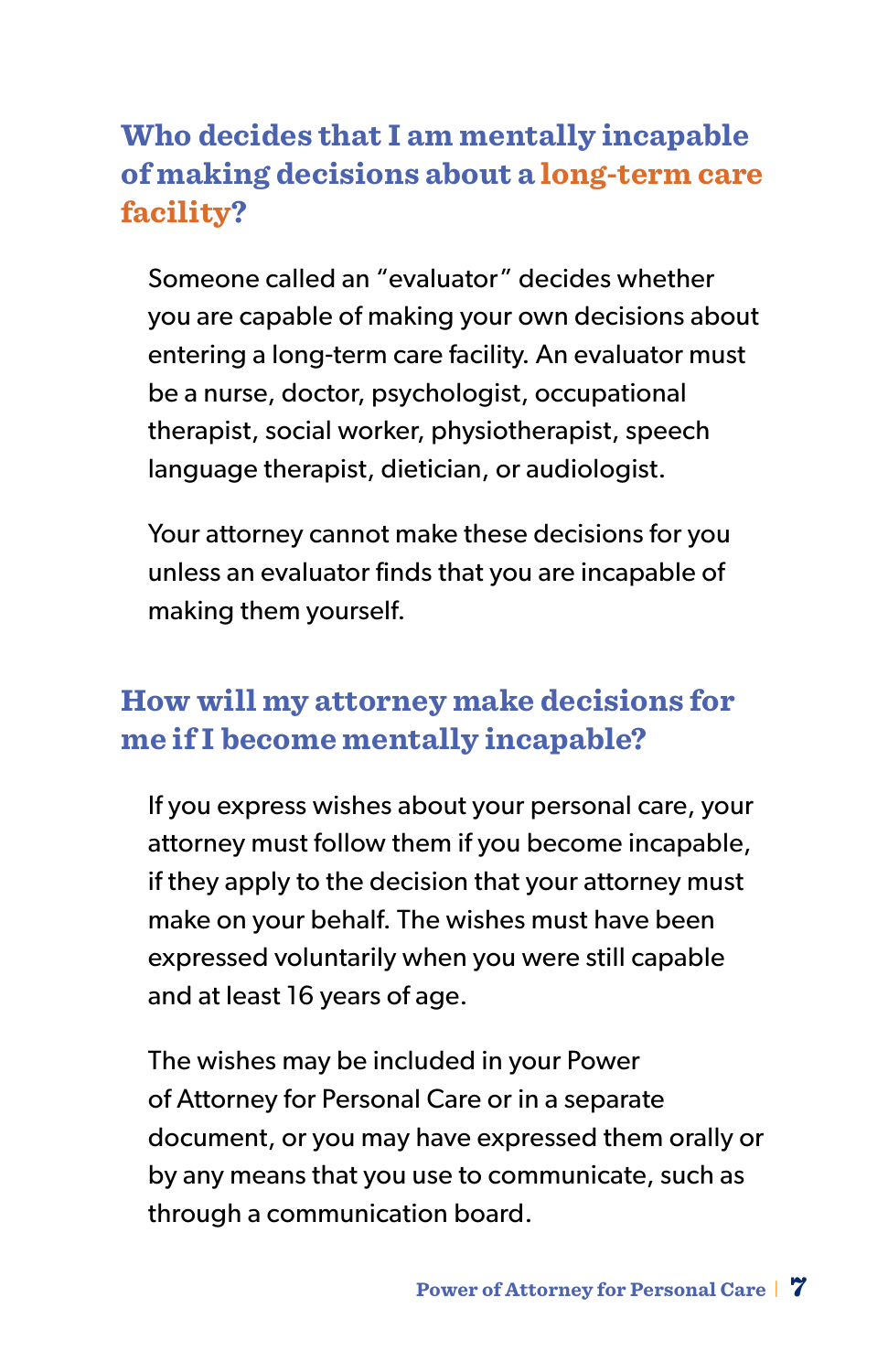Wishes about health care are often called "advance care plans" because these are wishes expressed by you in advance of when decisions about treatment or other health care need to be made. These wishes can help guide your attorney or anyone else who may need to act as your substitute decision-maker for health care if you become mentally incapable and unable to make health care decisions for yourself.

No matter what form any advance care plan about health care takes, it is **not** for doctors or medical staff to follow. It is for your Attorney for Personal Care, or other substitute decision-maker, to follow when deciding whether to consent to particular treatments or other health care.

If your attorney does not know of any wishes, or you did not give any, they must make decisions based on what is in your best interest. They must consider your values and beliefs and even the wishes you expressed after you became incapable.

Your attorney must weigh the probable benefits and risks of any decision. They must decide if a treatment, type of care, or course of action will improve your quality of life, or prevent or slow its deterioration. Your attorney must decide if the benefit to you outweighs the risk.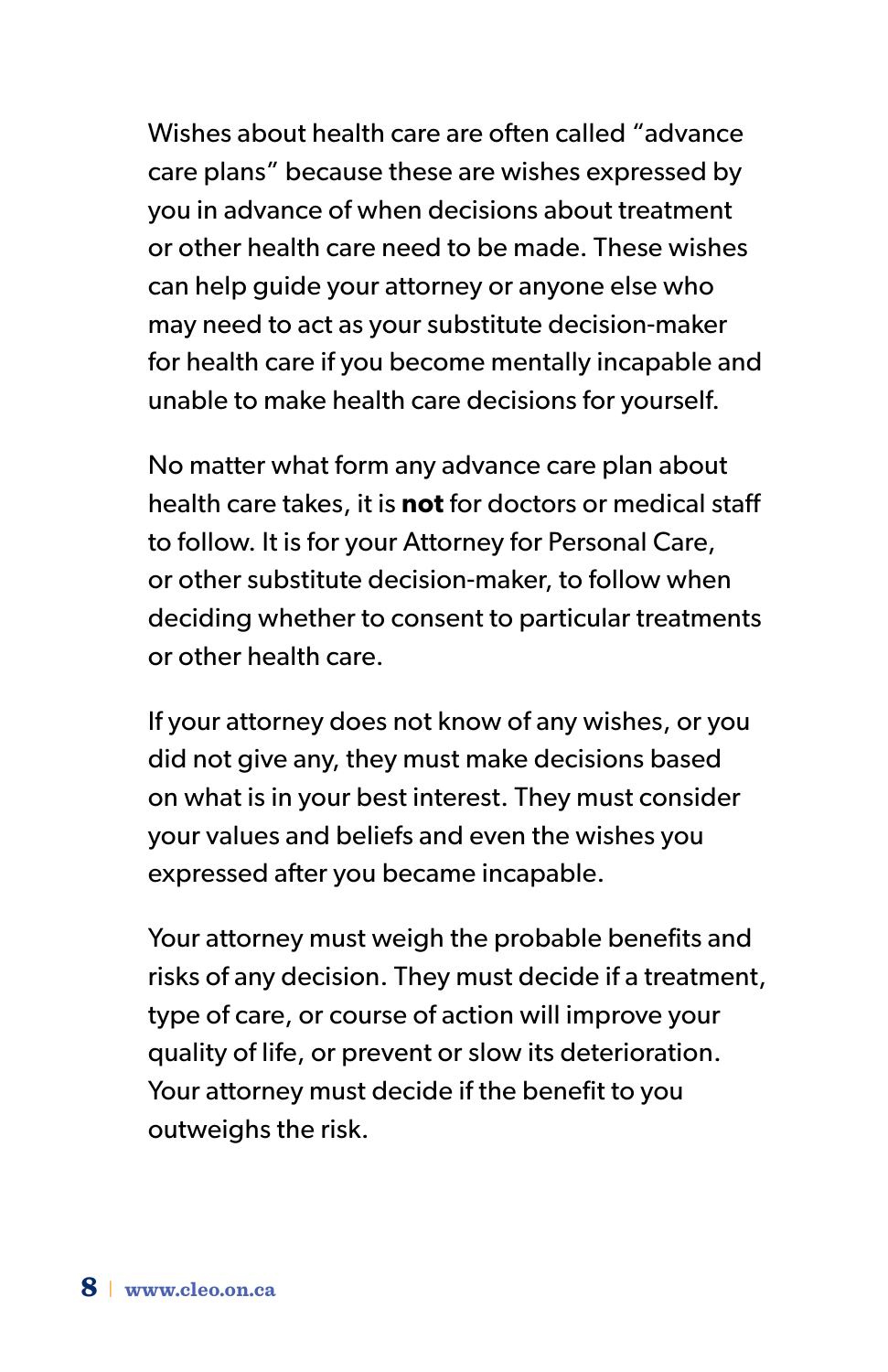Your attorney might also decide that you would want to change a wish if you were still mentally capable. For example, your Power of Attorney for Personal Care might say that you do not want to enter a particular care facility or receive a particular treatment. However, the facility or treatment might have improved after you signed that. If your attorney believes that you would now feel differently, they can apply to the Consent and Capacity Board for an order allowing them to go against your stated wishes. But your attorney must convince the Board that you would probably have changed your mind if you were still mentally capable.

#### **What if I am mentally capable of making some personal care decisions?**

Your attorney can only make decisions for you that you are not capable of making yourself. For example, if you are capable of making decisions about your diet and hygiene but not about your health care, your attorney can make decisions **only** about your health care.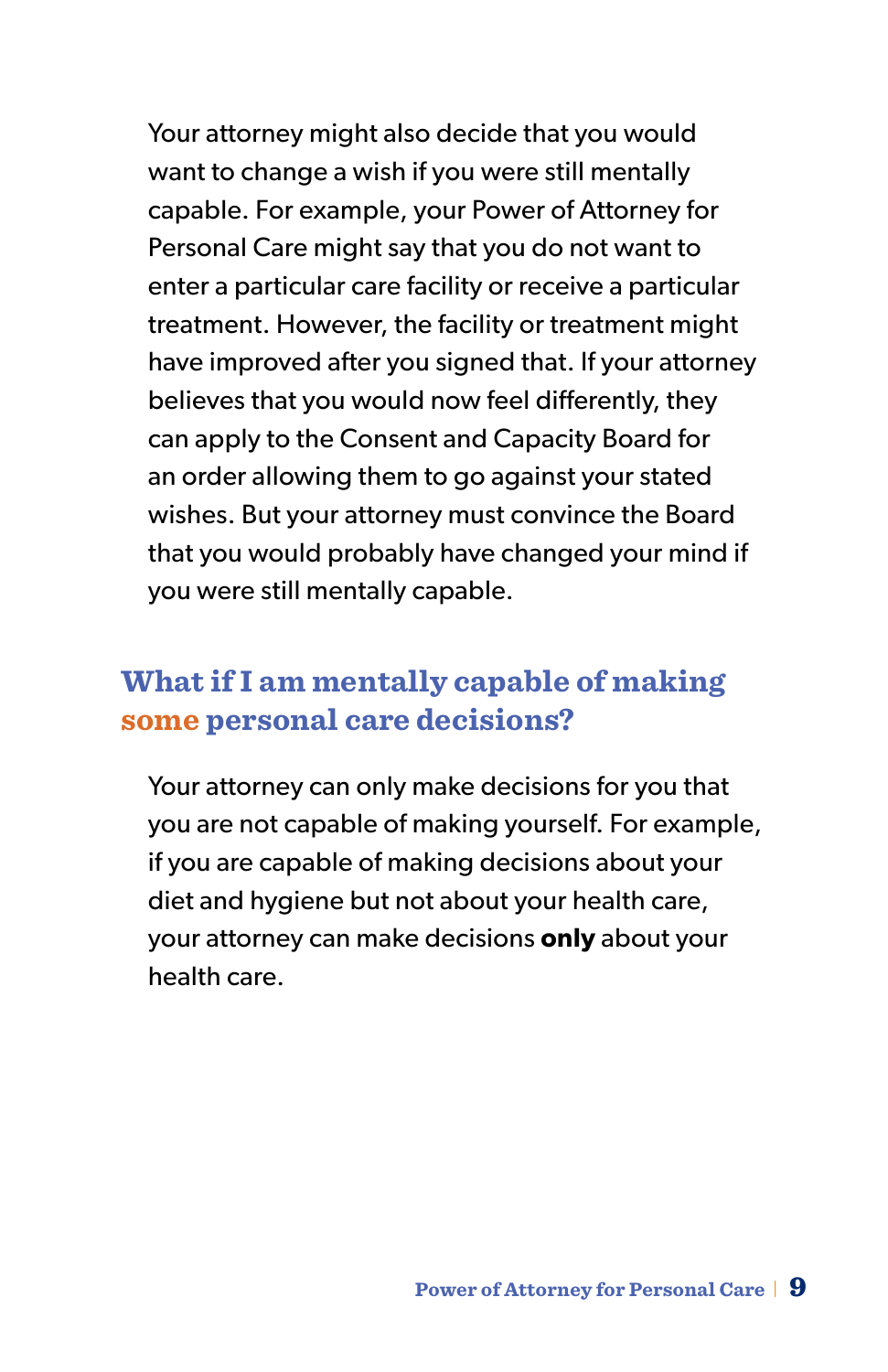# **Do I have to be mentally capable when I sign a Power of Attorney?**

Yes. You must be mentally capable when you sign your Power of Attorney. You are considered mentally capable and able to sign if:

- $\vee$  you understand whether the person you name as your attorney is truly concerned with your well-being, and
- $\vee$  you understand that you may need this person to make decisions for you.

#### **Can someone make a Power of Attorney for me if I become mentally incapable?**

No. Only you can make a Power of Attorney. A document that claims to be a Power of Attorney that is signed after you become incapable, or that is signed by someone else on your behalf, is **not** valid.

#### **Where can I get a form for the Power of Attorney for Personal Care?**

Your lawyer can prepare a form with you. Or you can use the form published by the Office of the Public Guardian and Trustee.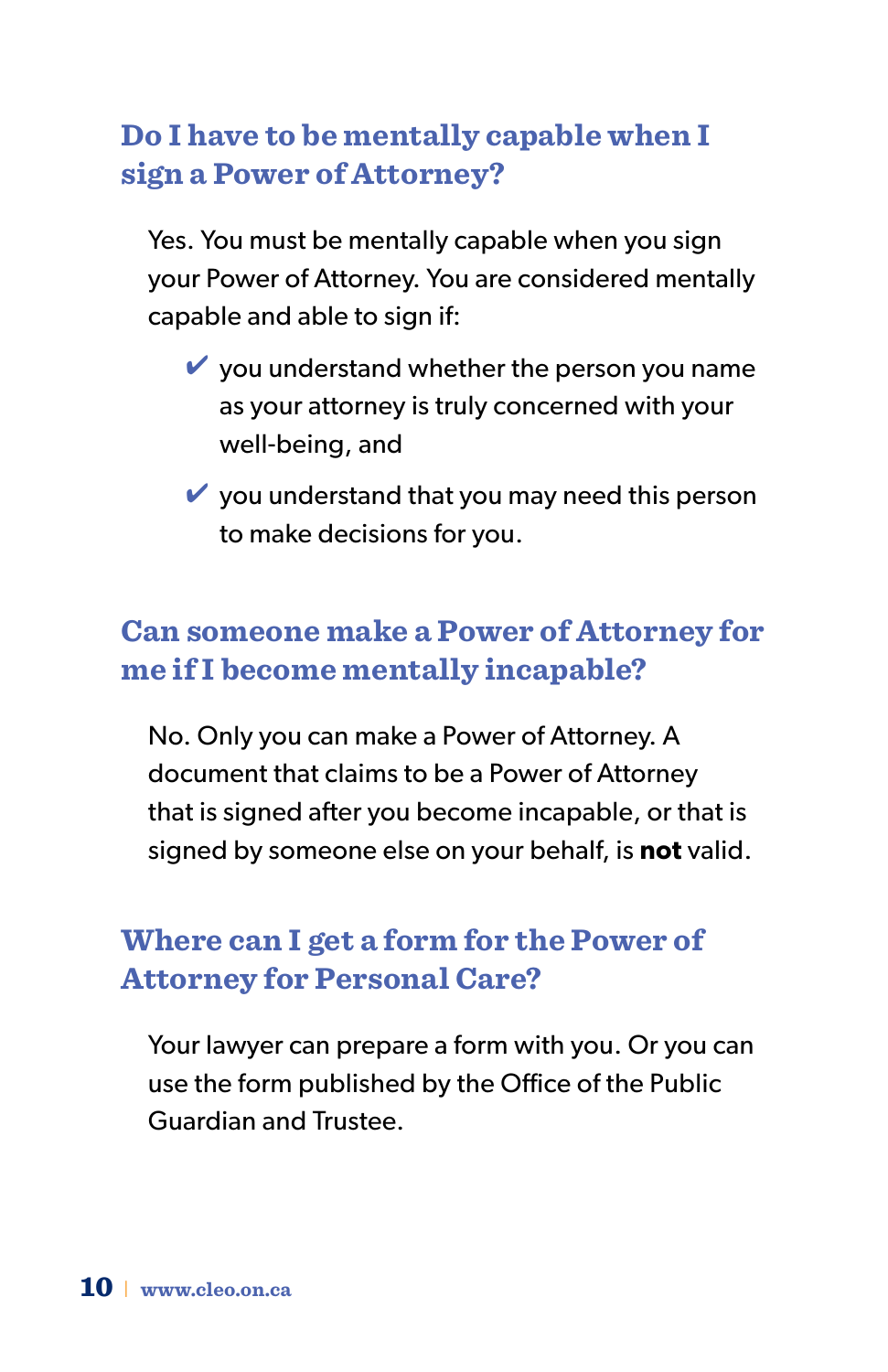To order a copy, call **416-314-2800**, or toll-free **1-800-366-0335**. You can also download it by going to this website:

**[www.attorneygeneral.jus.gov.on.ca](http://www.attorneygeneral.jus.gov.on.ca)**.

Whether you use the form provided by the Office of the Public Guardian and Trustee or another form, it is a good idea to consult a lawyer or community legal worker before appointing an attorney.

You may also want to talk to your doctor or other health practitioner about health and treatment instructions before preparing your Power of Attorney for Personal Care.

Before signing this document, there are many things you need to know about how it might be used.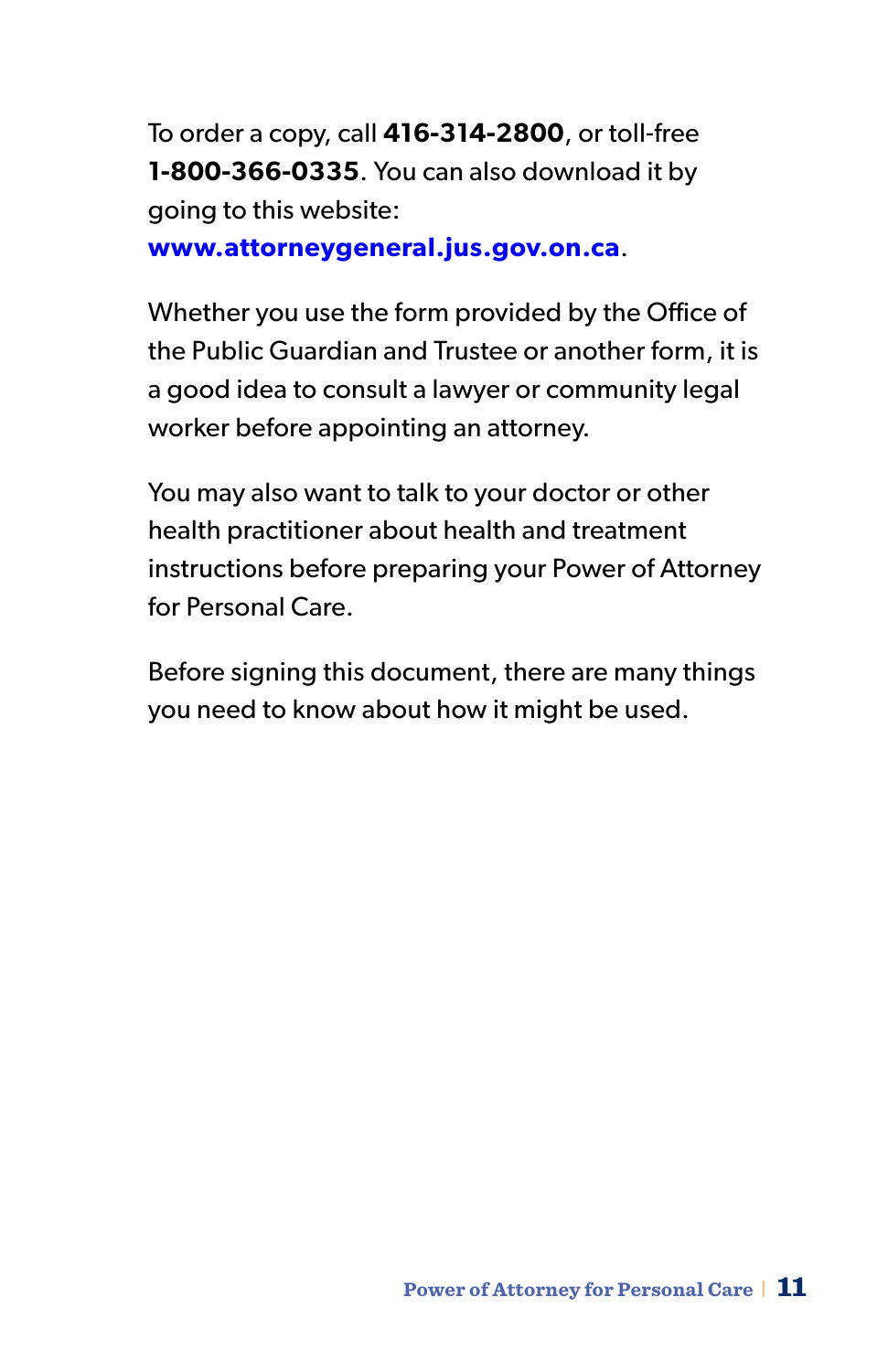# **Is there anyone I cannot name as my attorney?**

You **cannot** name someone who is:

- ✘ mentally incapable,
- ✘ under 16 years of age, or
- $\boldsymbol{\mathsf{X}}$  paid to give you health care or residential, social, support, or training services (unless this person is your spouse, partner, or relative).

When talking about Powers of Attorney for Personal Care, a person is your "spouse" if any of the following things are true:

- $\bullet$  you are married to them,
- you have lived together common-law for at least a year,
- you have a written cohabitation agreement with them, or
- you have a child together.

And, a person is your "partner" if you have lived together for at least a year and you have a close personal relationship of primary importance to both of you.

"Spouse" and "partner" can have different meanings in other areas of law.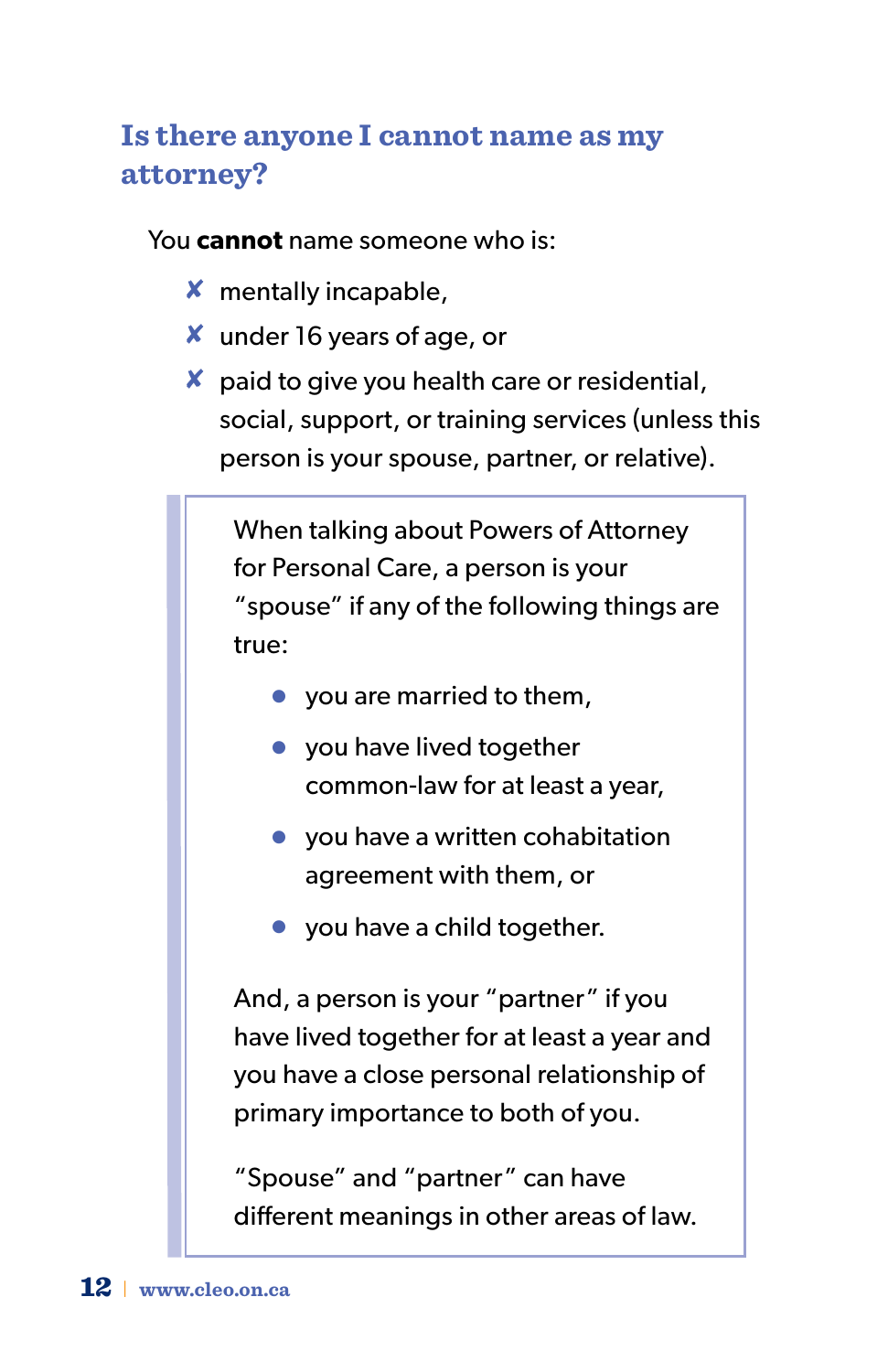#### **Can I name more than one attorney?**

Yes. But if you name more than one person as your attorney, all your attorneys must agree before a decision can be made on your behalf unless you state otherwise. When two or more attorneys must agree on a decision, they are said to act "jointly". When the Power of Attorney document says that they can make decisions together **or** separately, they are said to act "jointly and severally".

> **Example:** Suppose you live alone and have been in an accident. You need a care facility but you are now mentally incapable of choosing the facility you prefer. Your Power of Attorney for Personal Care names your two friends, Paul and Susan, as your attorneys for all personal care decisions. But now Paul is away on holidays and cannot be reached. If your Power of Attorney says that Paul and Susan must make decisions **jointly**, Susan cannot act alone.

> However, if your Power of Attorney says they can make decisions both **jointly and severally**, Susan can act for you right away. Even if Paul and Susan are both available, one or the other can still act alone. Or they can discuss the situation and make a decision together on your behalf.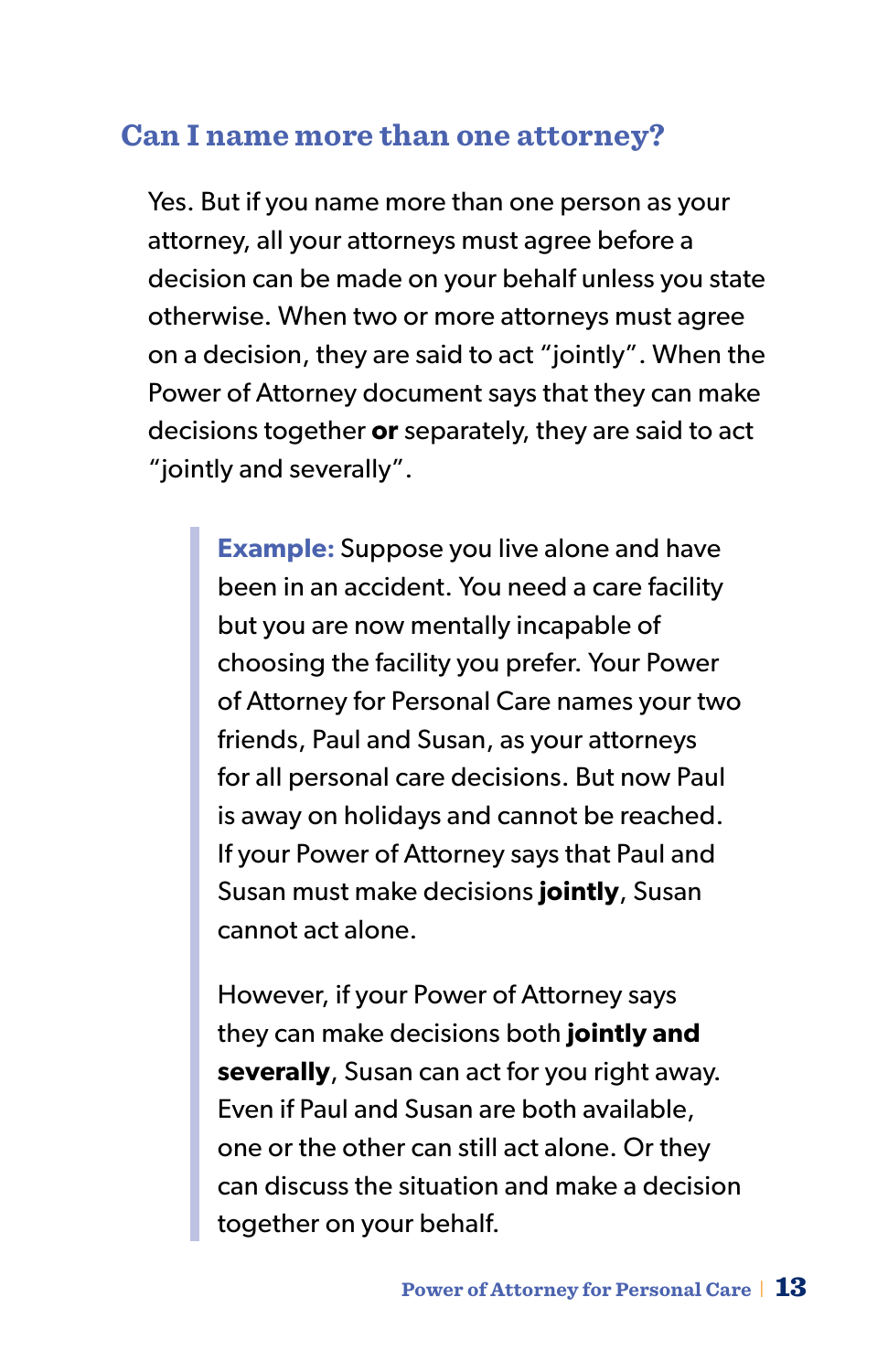If you do want more than one attorney, think carefully about whether your attorneys should act jointly or not. Make your decision clear in your Power of Attorney document.

# **What if my attorney cannot or will not act for me when the time comes?**

When you make your Power of Attorney, you can name a "substitute attorney". This person can act for you if your first attorney or attorneys are not willing or not able to act. The substitute attorney will have the same powers as the original attorneys.

You can also name more than one substitute attorney.

# **Do I need witnesses when I sign a Power of Attorney for Personal Care?**

Yes. The law says you need two witnesses. Both must be with you when you sign, and they must also sign. The following people **cannot** be witnesses:

- ✘ your spouse or partner, child, or someone you treat as your child,
- ✘ your attorney, or your attorney's spouse or partner,
- $x$  anyone under the age of 18,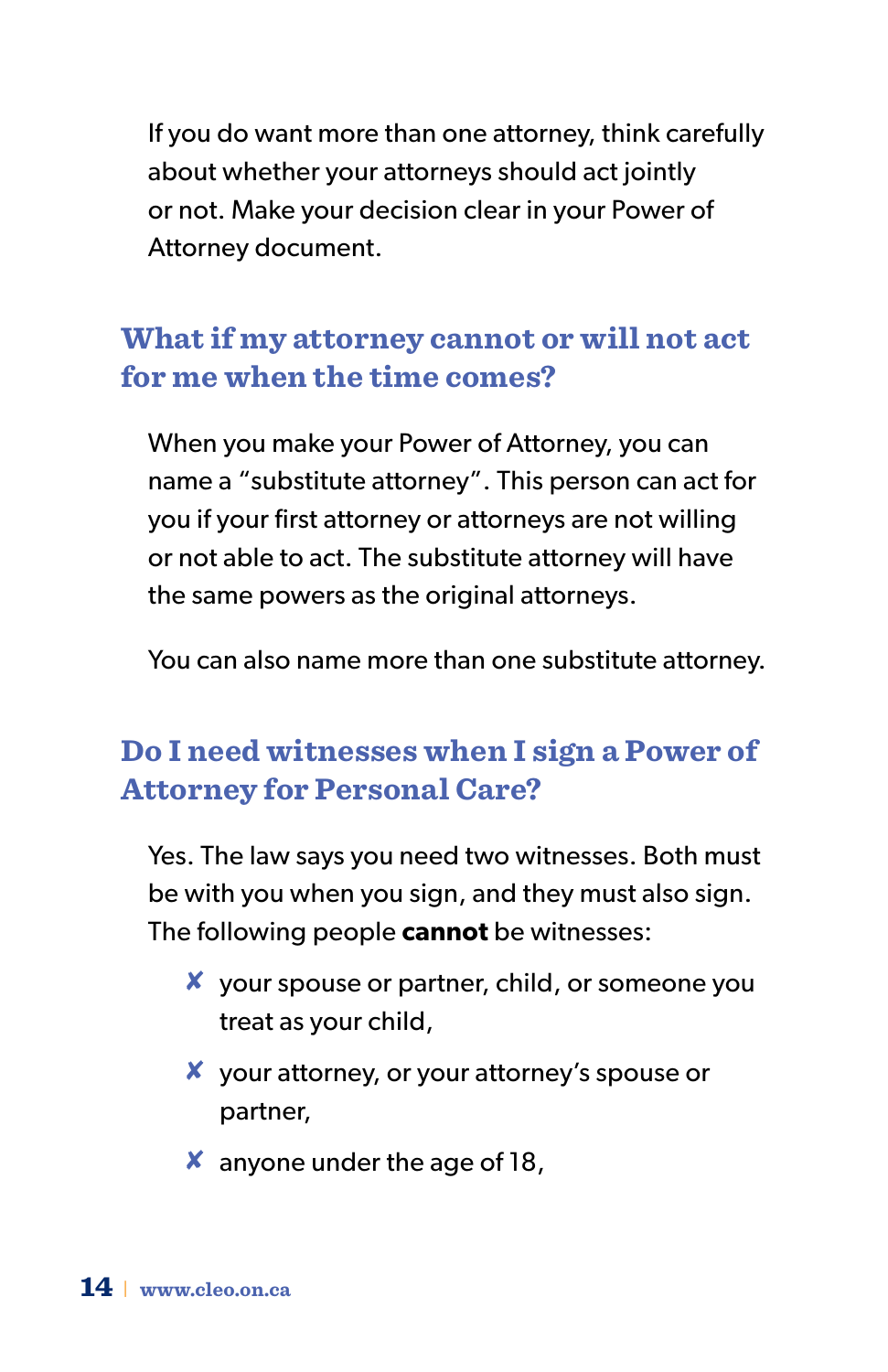- ✘ anyone who has a "Guardian of Property" appointed for them by a court because they are not mentally capable of managing their property,
- ✘ anyone who has a "Guardian of the Person" appointed for them by a court because they are not mentally capable of making their own personal care decisions.

# **Can I cancel my Power of Attorney after I have signed it?**

Yes. As long as you are mentally capable of making a Power of Attorney for Personal Care, you can take it back (cancel or revoke it). To do so, state in writing that you revoke it. Two people must witness you signing this statement. Both people must be with you when you sign. The same people who are not allowed to be witnesses for a Power of Attorney are also not allowed to be witnesses for this statement. There is no special form for this statement, which is referred to as a "revocation".

It is a good idea to give a copy of the revocation to anyone who has seen or has a copy of the Power of Attorney. If you can, get the original Power of Attorney back and destroy it.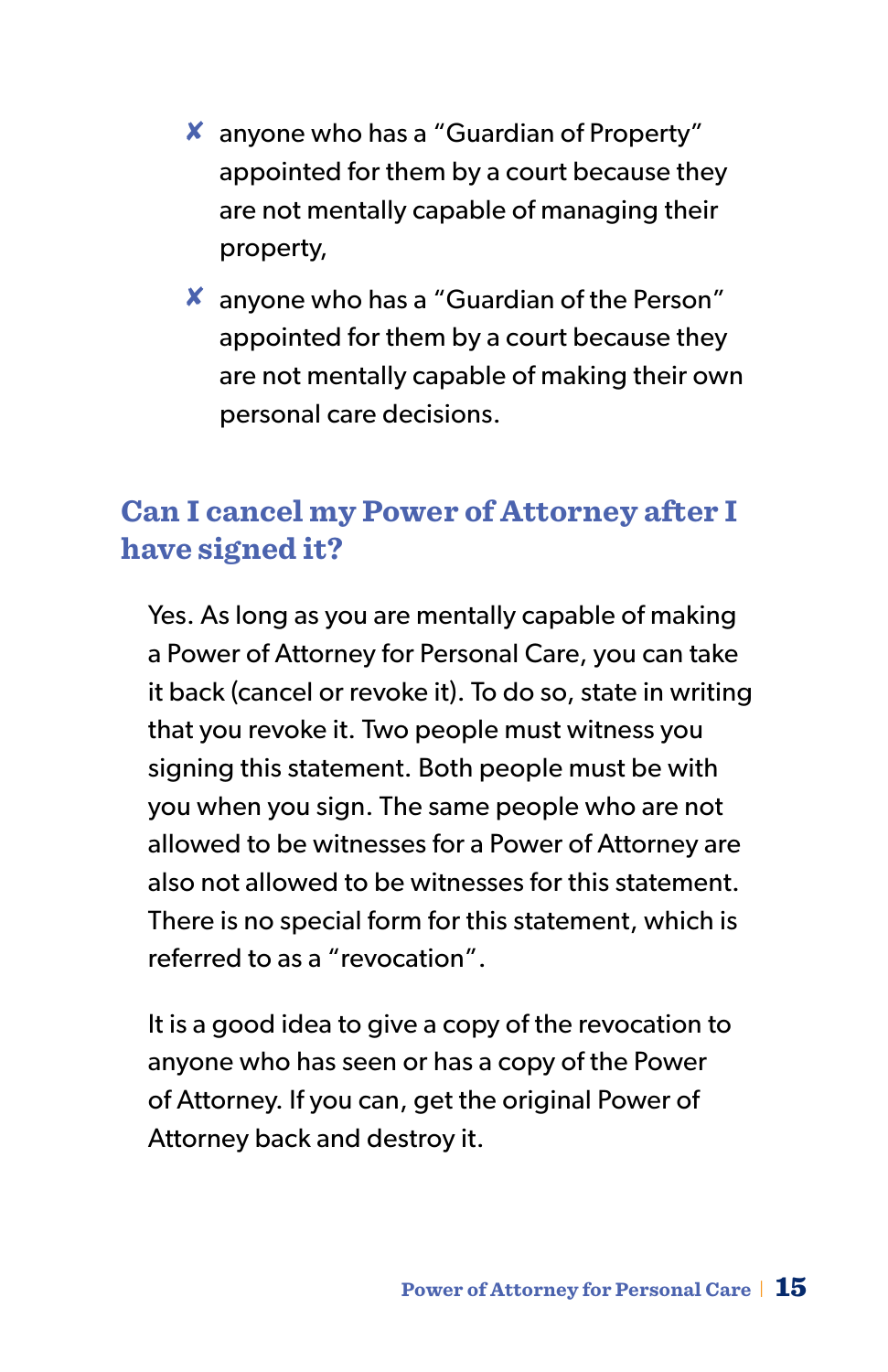**Note:** If you make a new Power of Attorney for Personal Care, all other existing Powers of Attorney for Personal Care that you have made before are automatically cancelled, unless the new one says otherwise. If you do not want this to happen, talk to a lawyer about the wording of the new document.

#### **When does my Power of Attorney for Personal Care end?**

It ends when you die, or:

- when your attorney dies, becomes incapable, or resigns, unless you named more than one attorney or you named a substitute,
- when a court appoints a Guardian of the Person for you,
- when you sign a new Power of Attorney for Personal Care, unless the new one says that you want more than one Power of Attorney for Personal Care, or
- when you revoke the Power of Attorney while you are still mentally capable.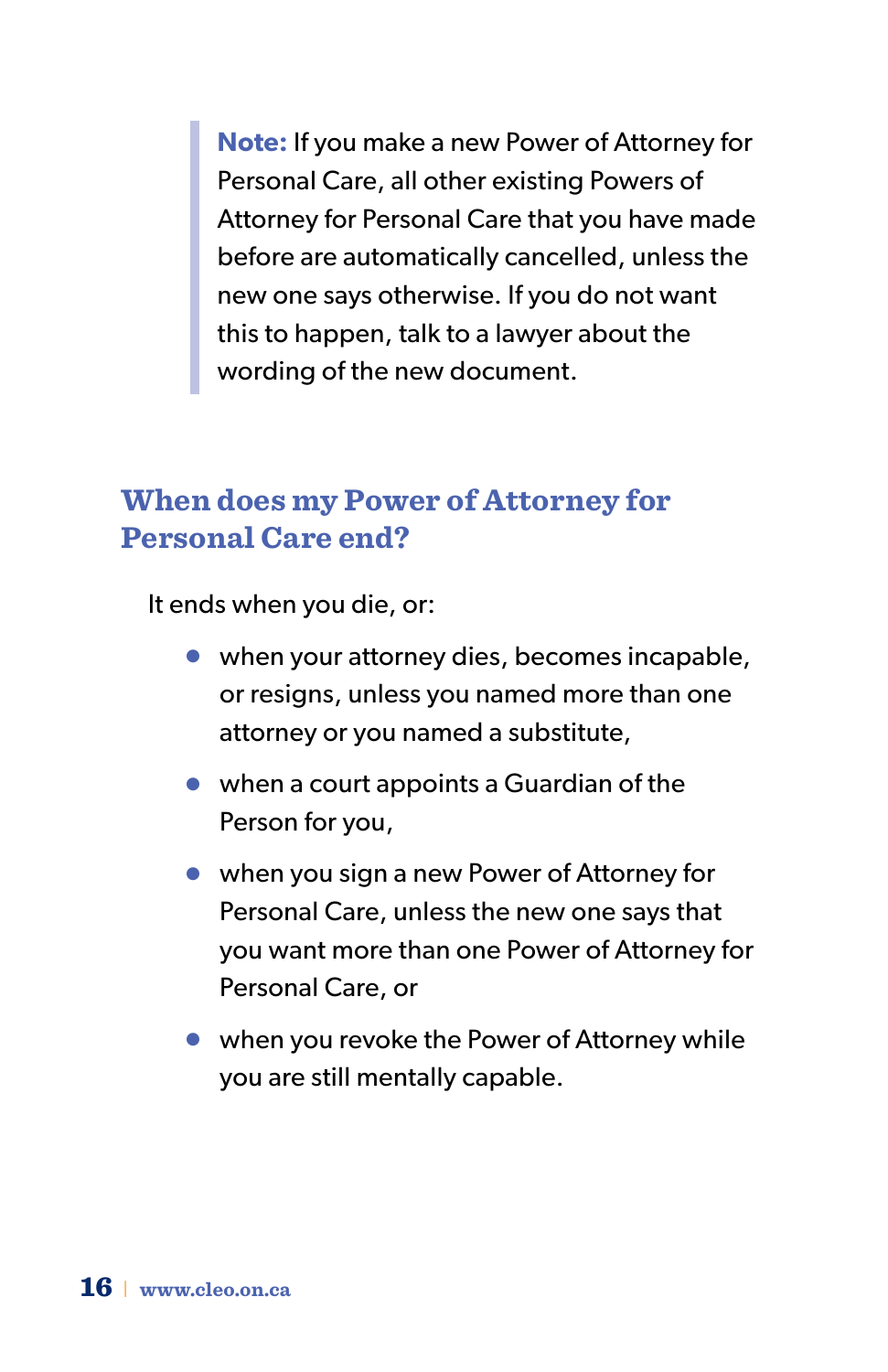# **What if I do not have a Power of Attorney for Personal Care?**

If you have not made a Power of Attorney for Personal Care and you become mentally incapable of making personal care decisions, the Health Care Consent Act allows other substitute decision-makers to make **some** of these decisions. These include decisions about health treatment, admission to a long-term care facility, and personal assistance services such as bathing. The other substitute decision-makers are usually family members.

For example, if you become mentally incapable of making a decision about surgery, your doctor must get your substitute decision-maker's consent before proceeding. If you do not have an Attorney for Personal Care or a Guardian of the Person (see page 19) or they are not available, your doctor must try to get consent from one of the following:

 $\vee$  Your "representative". A representative is someone appointed by the Consent and Capacity Board to make decisions about your treatment, admission to a long-term care facility, or personal assistance services in a long-term care facility. Anyone, including your family or friends, can apply to become your representative, or you can apply to have someone appointed.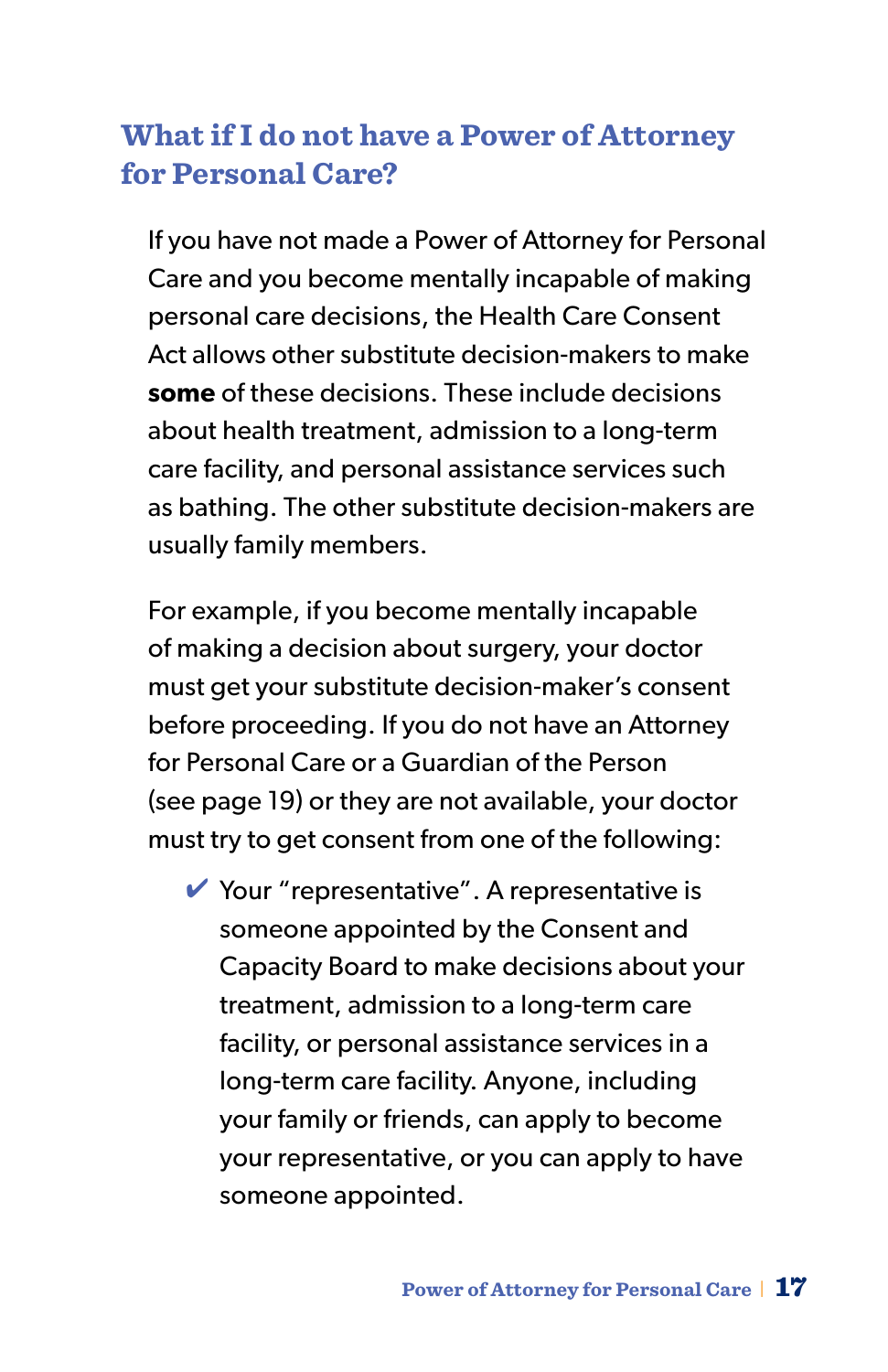- $\vee$  Your spouse or partner.
- $\vee$  Your child if they are at least 16 years of age.
- ✔ Your parent.
- ✔ Your brother or sister.
- $\blacktriangleright$  Any other relative.
- $\vee$  The Office of the Public Guardian and Trustee.

Your doctor must start with the first person on this list. If there is no such person or if this person is not able, willing, and available to make the decision on your behalf, your doctor must ask the next person on the list.

So if you do not want this list to determine who will be your substitute decision-maker, make a Power of Attorney for Personal Care to name the person you prefer.

#### **What is a Guardian of the Person?**

A Guardian of the Person is someone authorized by a court to make personal decisions for you if you are not mentally capable of making them yourself.

Your Guardian must stay in contact with you, consult with you, and try to help you understand the decisions they make for you. Their responsibility is to make the decisions you would make for yourself. If what you would want is not clear, your Guardian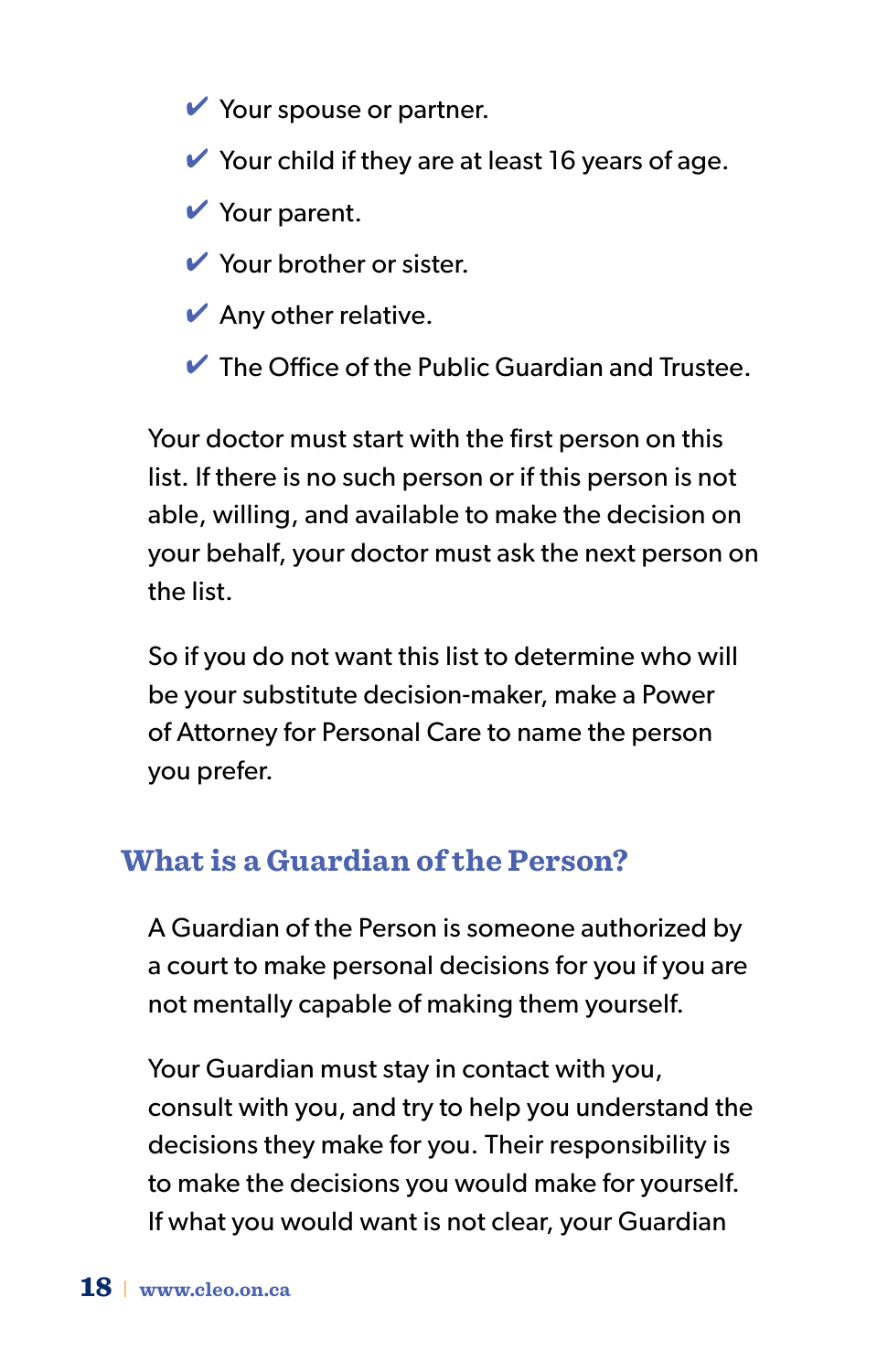must make decisions based on what they believe is best for you.

#### **Can anyone become my Guardian of the Person?**

No. Someone who is paid to give you health care or residential, social, training, or support services, cannot become your Guardian unless:

- they are your spouse, partner, relative, Guardian of Property, Attorney for Personal Care, or Attorney in a Continuing Power of Attorney for Property, or
- the court decides that there is no other suitable person, such as a friend or relative, who is willing and able to act as your Guardian of the Person.

# **Is it true that a court can appoint a Guardian even if I already have given a Power of Attorney for Personal Care?**

Yes, but that rarely happens. If you have an Attorney for Personal Care it usually means there is no need for a Guardian.

However, things can go wrong. For example, your attorney might not follow your wishes or act in your best interest. If you are no longer capable of revoking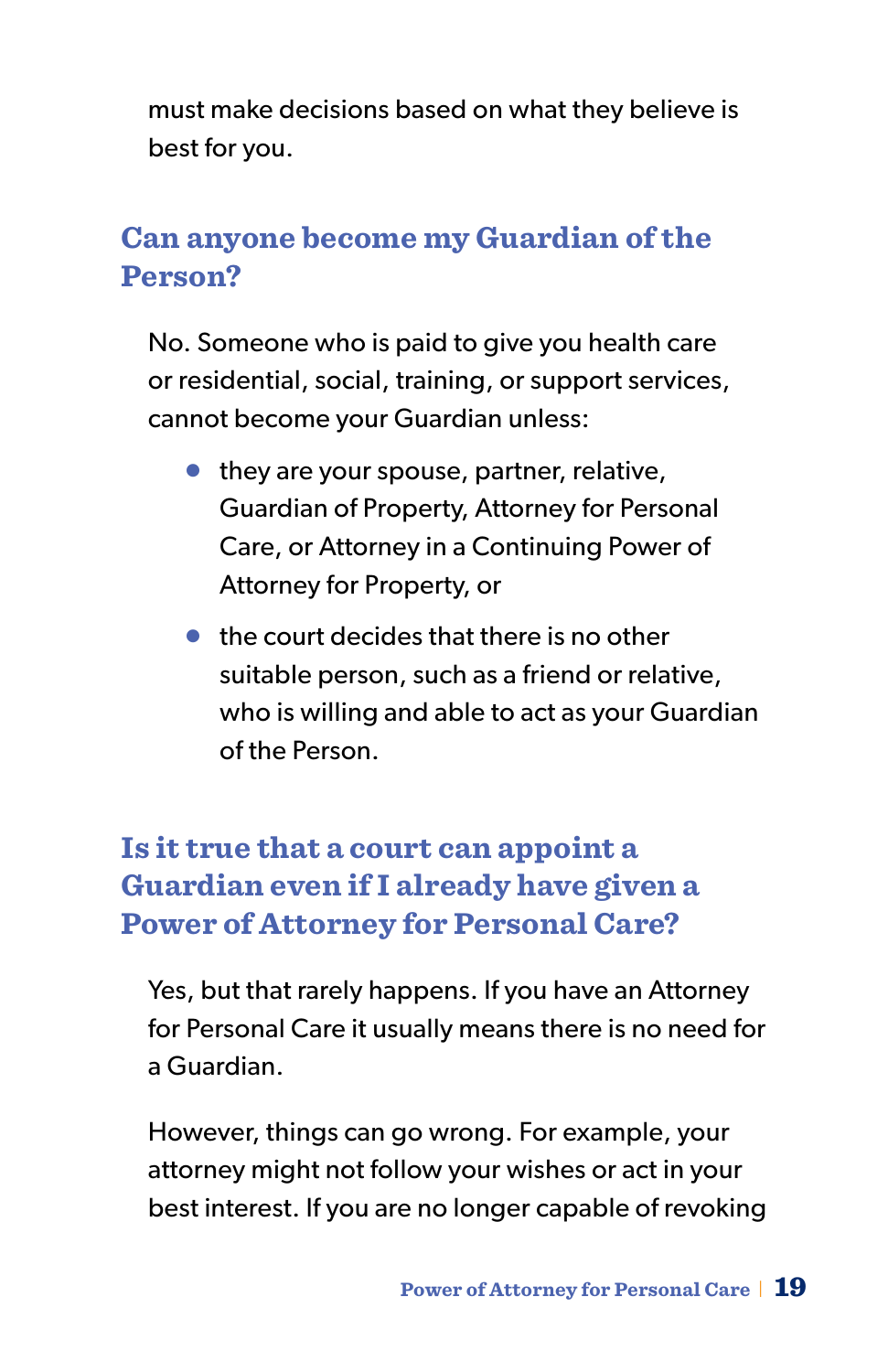the Power of Attorney or of naming someone else as your attorney, a friend or family member could apply to a court to become your Guardian of the Person. If the court agrees, your Guardian would take over from your attorney.

# **Getting legal help**

For legal advice or help with a Power of Attorney for Personal Care, contact a lawyer. Here are some places to try.

# **Community legal clinics**

Some community legal clinics may be able to give you free legal advice about your Continuing Power of Attorney for Personal Care. To find the clinic that serves your area, you can go to the Legal Aid Ontario website or call them:

| Website www.legalaid.on.ca/en/contact |  |
|---------------------------------------|--|
| Toll-free  1-800-668-8258             |  |
| Toll-free TTY  1-866-641-8867         |  |
| TTY, Toronto area 416-598-8867        |  |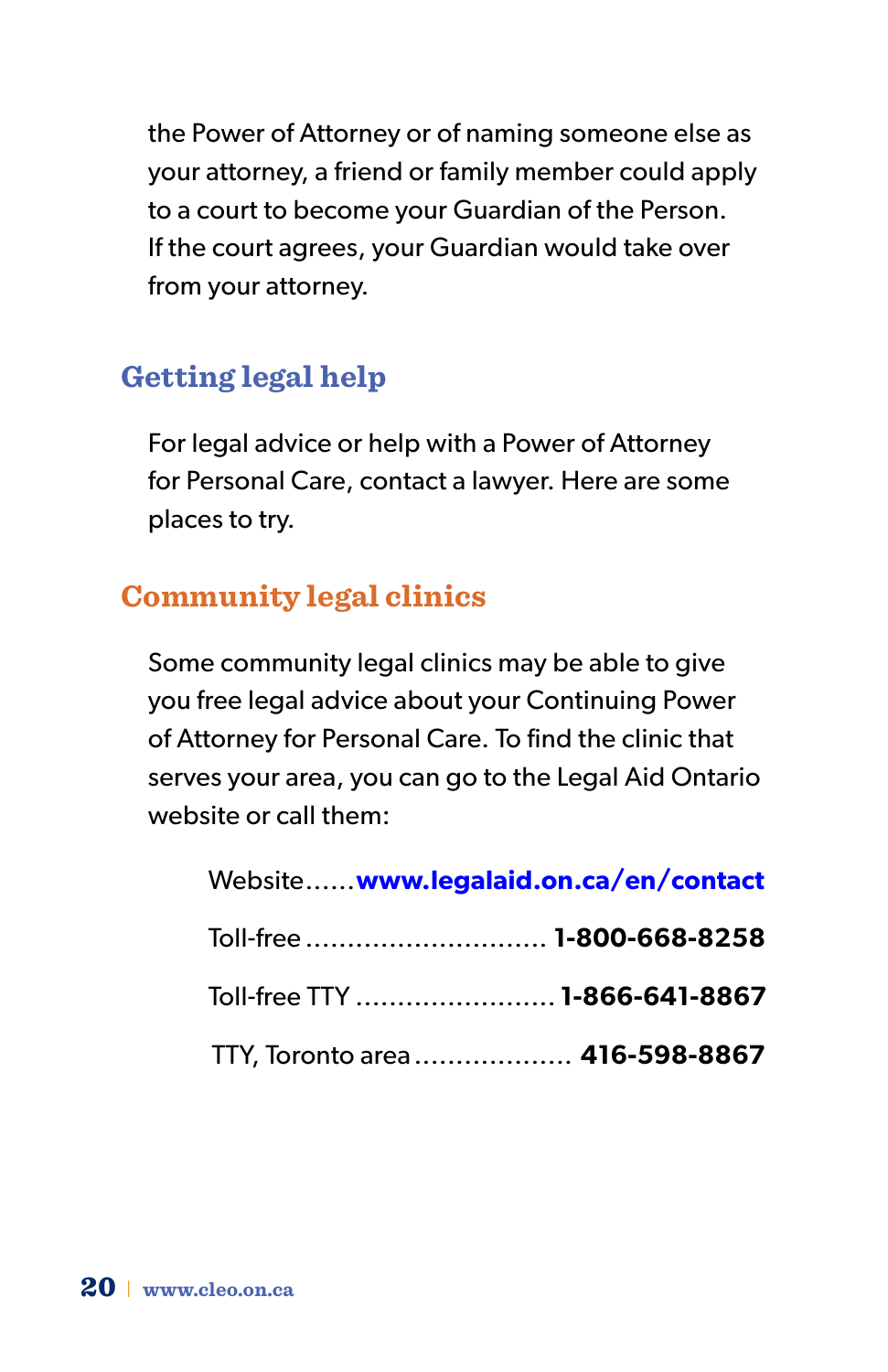# **Law Society Referral Service**

The Law Society Referral Service is an online service that gives you the name of a lawyer in your area who can give you a free consultation for up to 30 minutes.

You can also call them on a crisis line if you are unable to use the online service, for example, if you are in custody, in a shelter, or in a remote community without access to the internet. The crisis line is available from Monday to Friday, 9 a.m. to 5 p.m.

#### Visit **[www.findlegalhelp.ca](http://www.lawsocietyreferralservice.ca)** or call:

| Toll-free crisis line  1-855-947-5255 |  |
|---------------------------------------|--|
| Toronto area crisis line 416-947-5255 |  |

# **JusticeNet**

JusticeNet is a nonprofit service that helps people who do not qualify for legal aid to find legal help.

JusticeNet has a directory of lawyers who provide help at reduced rates to financially eligible people.

Visit **[www.justicenet.ca](http://www.justicenet.ca)** or call:

| Toll-free 1-866-919-3219  |  |
|---------------------------|--|
| Toronto area 416-479-0552 |  |
| Email  info@justicenet.ca |  |